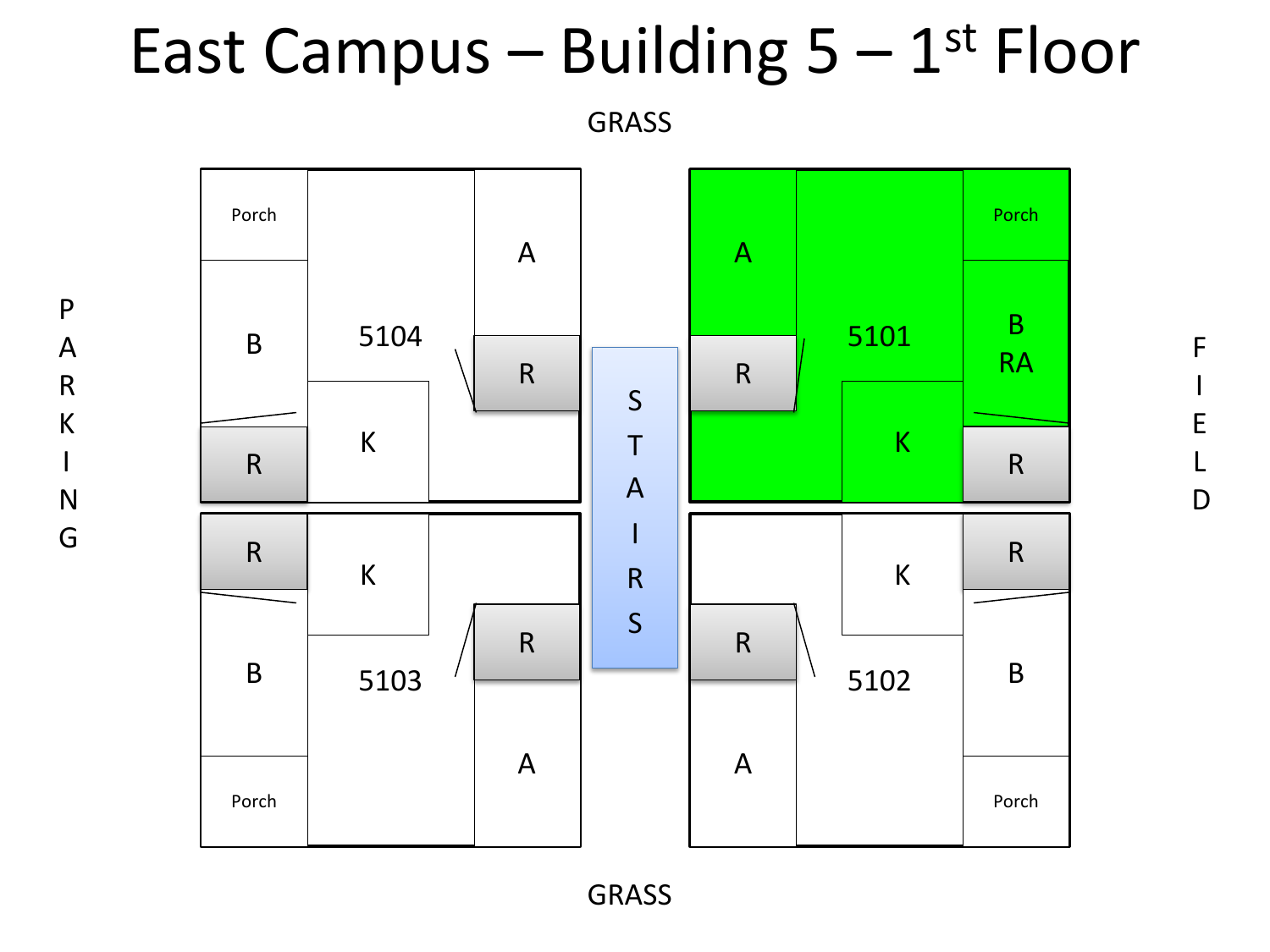## East Campus - Building 5 - 2<sup>nd</sup> Floor

GRASS



F

I

E

L

D

GRASS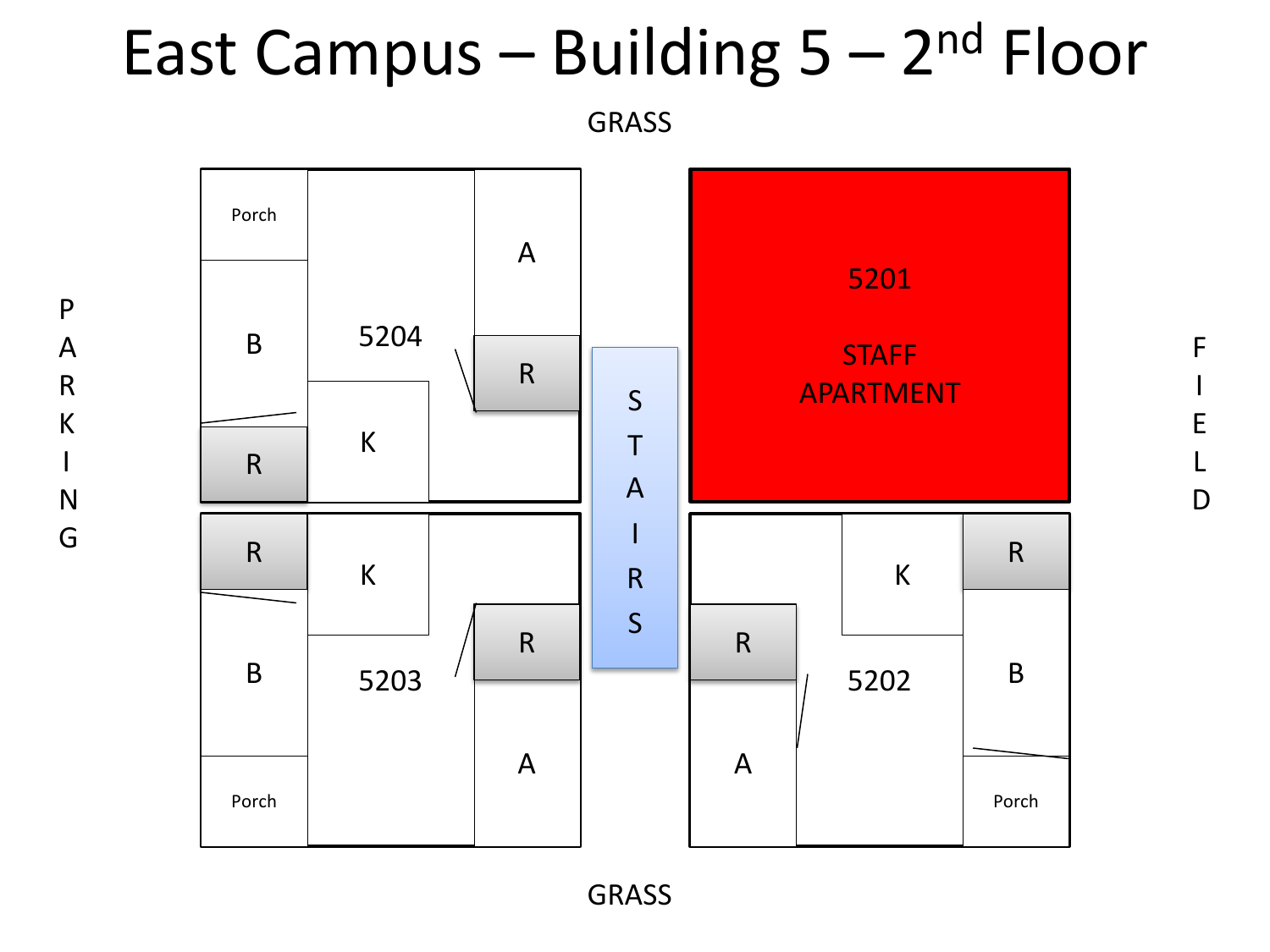## East Campus - Building  $6-1$ <sup>st</sup> Floor

GRASS

P

A

R

K

I

N

G